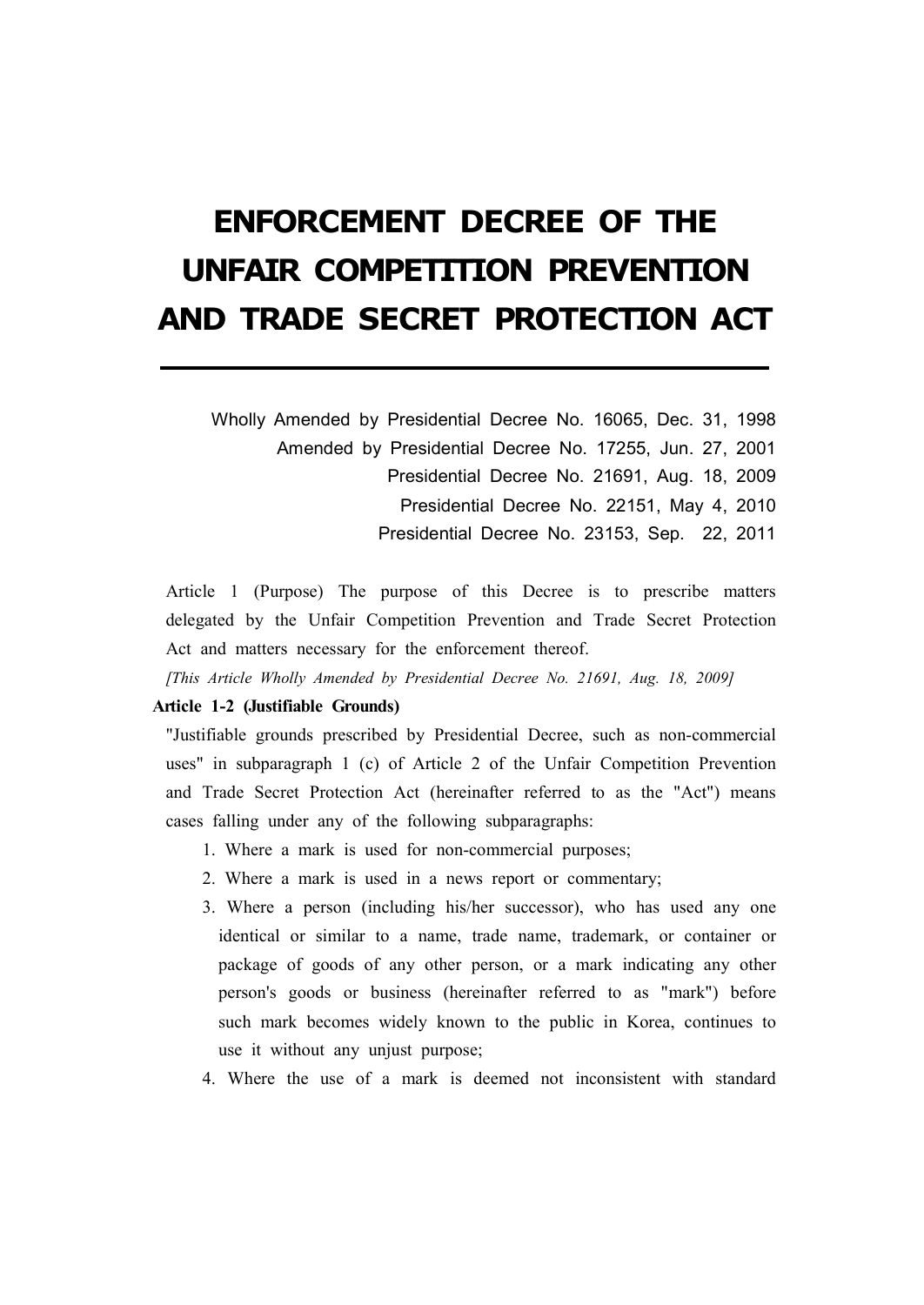practices of fair commercial transactions.

*[This Article Wholly Amended by Presidential Decree No. 21691, Aug. 18, 2009]*

# **Article 1-3 (Disposal, etc. of Collected Goods)**

- (1) Where the Commissioner of the Korean Intellectual Property Office, the Special Metropolitan City Mayor, a Metropolitan City Mayor, Do Governor, Special Self-Governing Province Governor (hereinafter referred to as the "Mayor/Do Governor") or the head of a Si/Gun/Gu (referring to the head of an autonomous Gu; hereinafter the same shall apply) collects the least amount of products necessary for inspecting them under Article 7 (1) of the Act, he/she shall issue a certificate of collection described in attached Table 1 to the owner or possessor of such products. *<Amended by Presidential Decree No. 23153, Sep. 22, 2011>*
- (2) Where an inspection of the products collected pursuant to Article 7 (1) of the Act reveals that such products are not involved in any act of unfair competition falling under subparagraph 1 (a) through (g) of Article 2 of the Act or any violation as referred to in Article 3 or Article 3-2 (1) or (2) of the Act, the Commissioner of the Korean Intellectual Property Office, a Mayor/Do Governor or the head of a Si/Gun/Gushall return such products to the owner or possessor at the time such products are collected. *<Amended by Presidential Decree No. 23153, Sep. 22, 2011>*
- (3) The certificate prescribed in Article 7 (3) of the Act shall be in accordance with attached Table 2. *<Amended by Presidential Decree No. 23153, Sep. 22, 2011>*

*[This Article Wholly Amended by Presidential Decree No. 21691, Aug. 18, 2009]*

#### **Article 2 (Methods, etc. of Corrective Recommendation)**

- (1) A corrective recommendation as prescribed in Article 8 of the Act shall be made in the form of a document in which any grounds forrecommendation and deadline for correction are specified.
- (2) The Commissioner of the Korean Intellectual Property Office, a Mayor/Do Governoror thehead of a Si/Gun/Gumay require a related public official to confirm the actual site, where deemed necessary to issue a corrective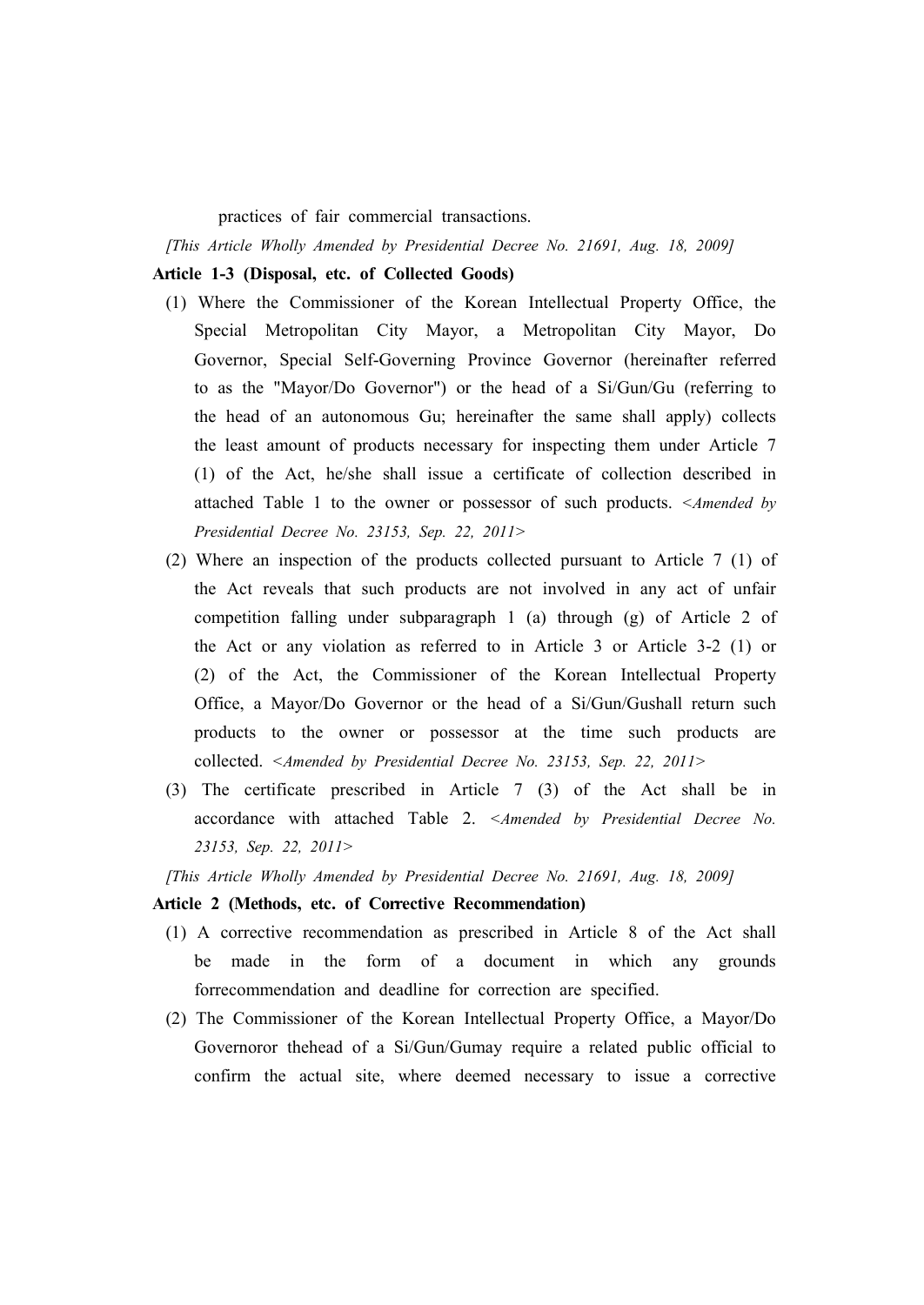recommendation as prescribed in paragraph (1) or to verify whether such corrective recommendation is implemented. *<Amended by Presidential Decree No. 23153, Sep. 22, 2011>*

(3) A public official who confirms the actual site under paragraph (2) shall carry a certificate indicating his/her authority and produce it to interested parties.

*[This Article Wholly Amended by Presidential Decree No. 21691, Aug. 18, 2009]*

# **Article 3 (Procedure for Hearing of Opinions)**

- (1) If the Commissioner of the Korean Intellectual Property Office, a Mayor/Do Governor or the head of a Si/Gun/Guintendsto hear opinionspursuant to Article 9 of the Act, he/she shall provide written notice tothe relevant party, interested person or witness of the corrective recommendation or his/her agent at least ten days before a scheduled hearing date, and shall offer him/her with an opportunity to stateopinions. *<Amended by Presidential Decree No. 23153, Sep. 22, 2011>*
- (2) The relevant party, interested person or witness of the corrective recommendation or his/her agent, who has received thenotice under paragraph (1), may go to the designated place at the designated date and time, and state opinions or submit written statements.
- (3) If the relevant party, interested person or witness of the corrective recommendation or his/her agent has appeared and stated opinions pursuant to paragraph (2), the relevant public official shall prepare written gists and require those who have stated such opinions toverify, sign or seal the details thereof.
- (4) The written notice as prescribed in paragraph (1) shall clarify that, if a persondoes not comply with the details of the notification without justifiable grounds, he/she shall be deemed to have renounced the opportunity to state his/heropinions.

*[This Article Wholly Amended by Presidential Decree No. 21691, Aug. 18, 2009]*

# **Article 4 (Entrustment of Duties, Etc.)**

(1) and (2)Deleted.*<by Presidential Decree No. 23153, Sep 22, 2011>*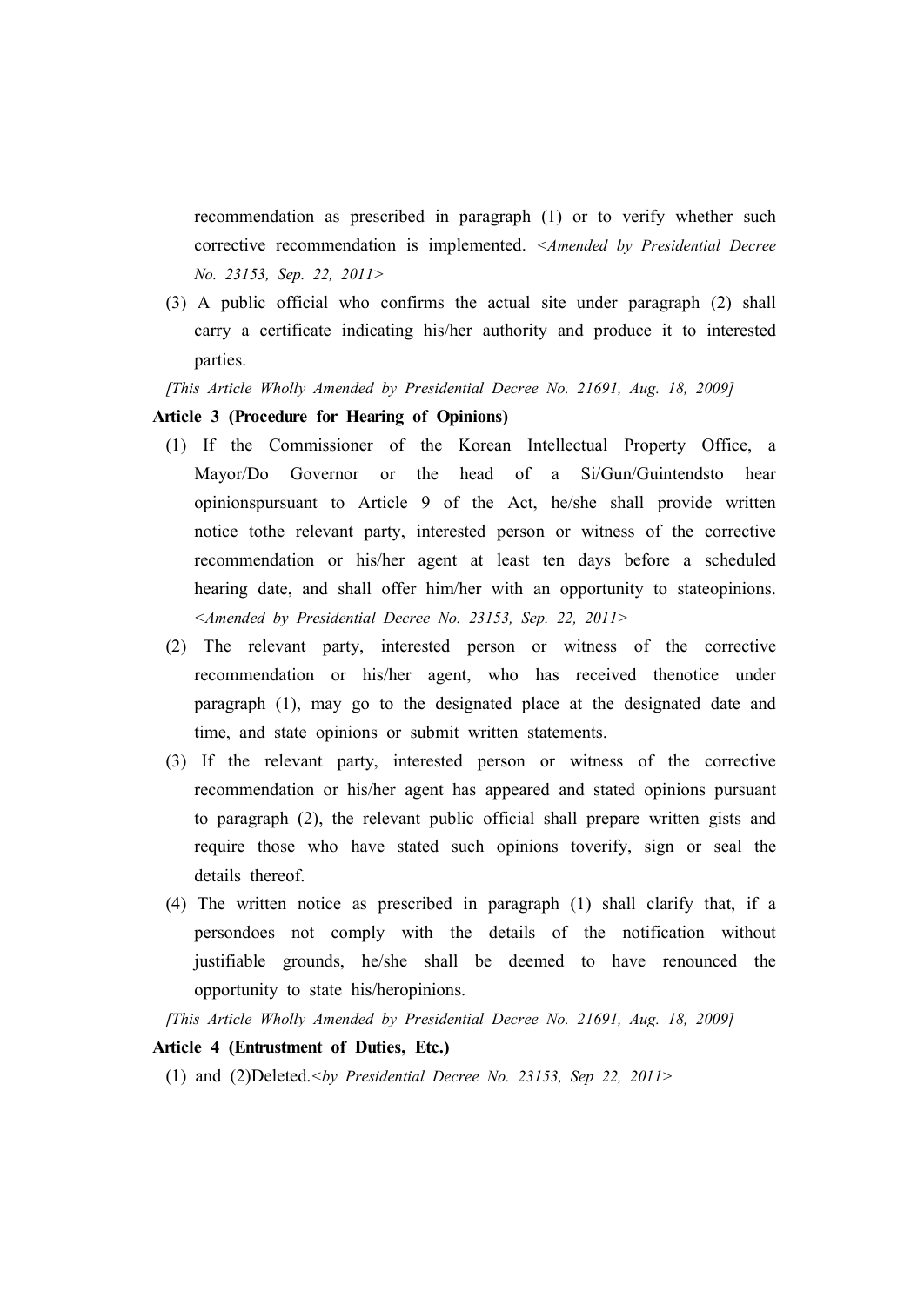- (3) "A corporationor organization related to the duties of protection of industrial property rights or prevention of unfair competition prescribed by Presidential Decree" under Article 17 (2) of the Act means a corporation or organization falling under each of the following subparagraphs: *<Amended by Presidential Decree No. 23153, Sep. 22, 2011>*
	- 1. The Korea Invention Promotion Association established under the Invention Promotion Act;
	- 2. A corporation or organization designated and publicly announced by the Commissioner of the Korean Intellectual Property Office from among those who are acknowledged as having expertise in the affairs falling under Article 2-2 of the Act.
- (4) The provisions of Article 2 (2) and (3) shall apply mutantis mutandis to a person who engages in the support duties in accordance with Article 17 (3) and (4) of the Act. *<Amended by Presidential Decree No. 23153, Sep. 22, 2011>*
- (5) A corporation or organization that intends to receive subsidies to cover expenses under Article 17 (5) of the Act shall file an application for a subsidy to cover the expense incurred for the duties of unfair competition prevention and trade secret protection in attached Table 3, attached with the following documents, with the Commissioner of the Korean Intellectual Property Office. In such cases, the Commissioner of the Korean Intellectual Property Office shall verify the corporation registration certificate (applicable only to a corporation) through the shared use of administrative information prescribed in Article 36 (1) of the Electronic Government Act:*<Amended by Presidential Decree No. 22151, May 4, 2010; Presidential Decree No. 23153, Sep. 22, 2011>*

1. Work plan forunfair competition preventionand trade secret protection; 2. Articles of association (limited to a corporation).

(6) The Commissioner of the Korean Intellectual Property Office shall determine and publicly announce standards and procedures for designation of a corporation or organization provided for in paragraph (3) 2.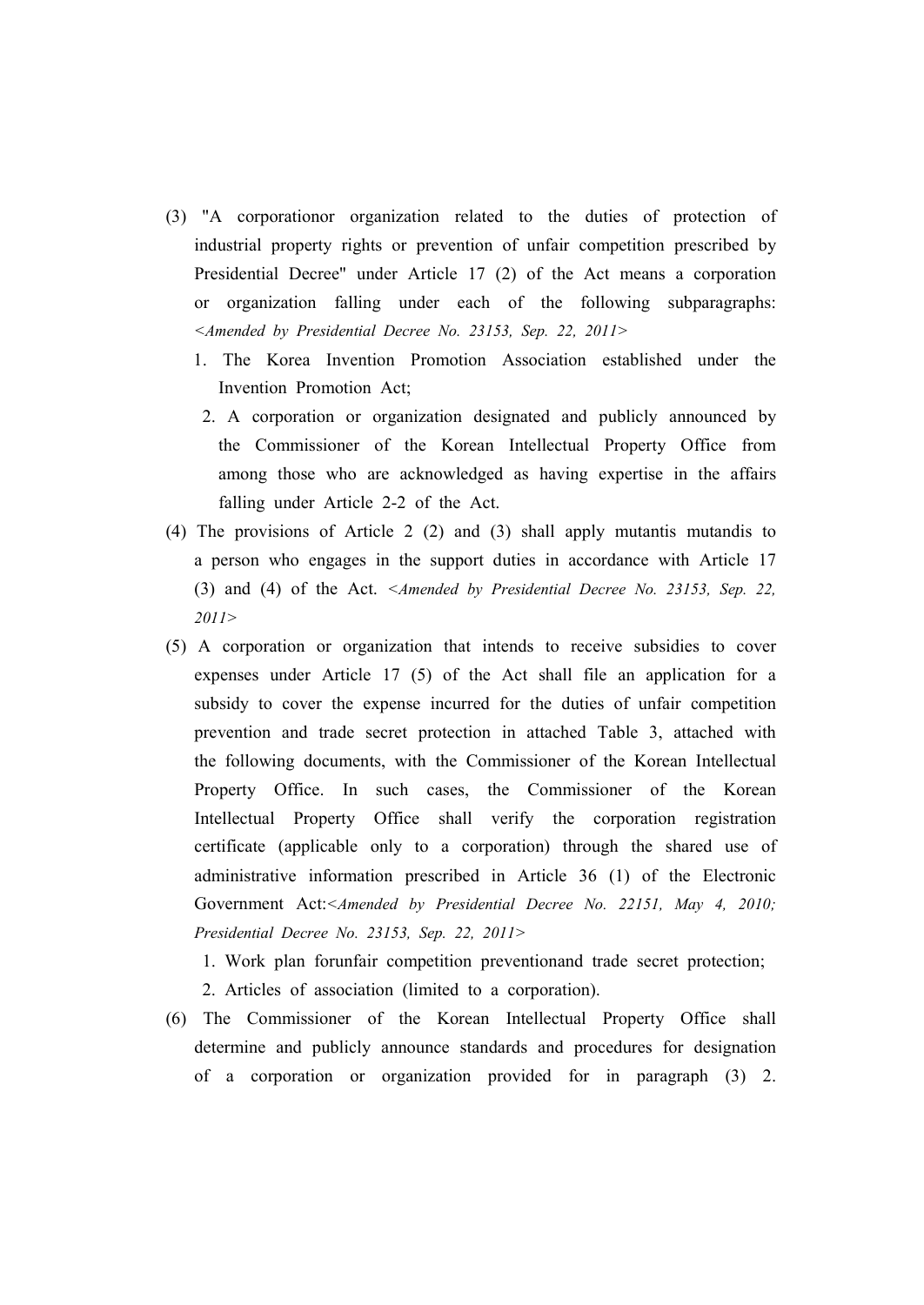*<Amended by Presidential Decree No. 23153, Sep. 22, 2011>*

*[This Article Wholly Amended by Presidential Decree No. 21691, Aug. 18, 2009]*

#### **Article 4-2 (Operating Procedure of Common Affairs)**

The Commissioner of the Korean Intellectual Property Office shall determine and publicly announce the details which are necessary for the operating procedure, guidance, etc. of the duties provided for in Article 7 through 9 and 20 of the Act.

*[This Article Newly Inserted by Presidential Decree No. 23153, Sep. 22, 2011]*

#### **Article 5 (Education)**

The Commissioner of the Korean Intellectual Property Office may, where deemed necessary, provide education on duties for public officials engaged in the duties concerning unfair competition prevention.

*[This Article Wholly Amended by Presidential Decree No. 21691, Aug. 18, 2009]*

### **Article 6 (Criteria for Imposition of Fines for Negligence)**

The criteria of imposing a fine for negligence as provided for in Article 20 (1) of the Act shall be prescribed in attached Table.

*[This Article Wholly Amended by Presidential Decree No. 21691, Aug. 18, 2009]*

#### ADDENDUM

This Decree shall enter into force on January 1, 1999.

ADDENDUM *<Presidential Decree No. 17255, Jun. 27, 2001>* This Decree shall enter into force on July 1, 2001.

## ADDENDA *<Presidential Decree No. 21691, Aug. 18, 2009>*

# **Article 1 (Enforcement Date)**

This Decree shall enter into force on the date of its promulgation.

#### **Article 2 (Transitional Measures)**

(1) Standards for imposing fines for negligence with respect to any offense committed before this Decree enters into force shall be governed by the previous provisions.